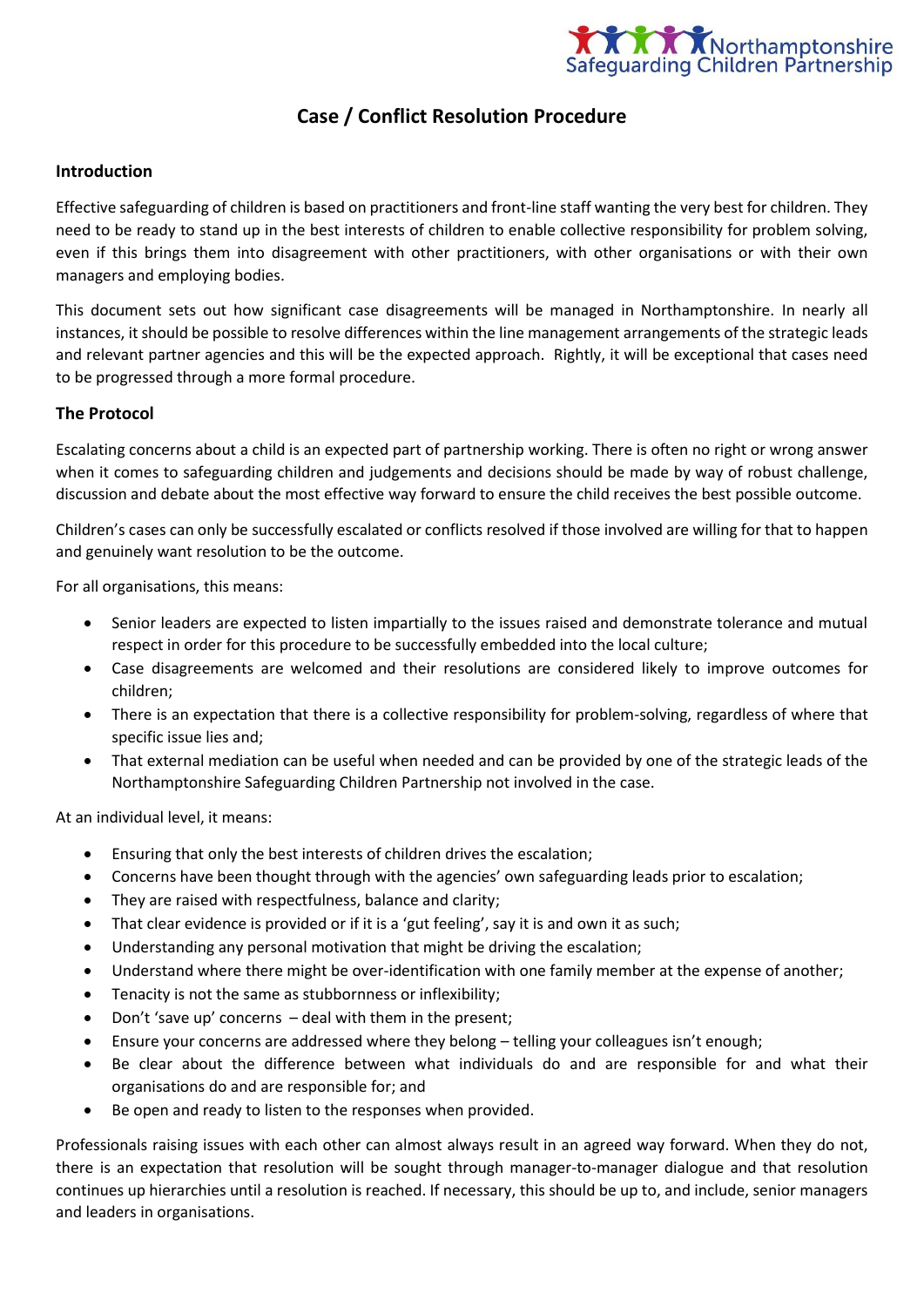# **XXX** Northamptonshire **Safequarding Children Partnership**

Understanding the pattern of conflicts and conflict resolutions is an important part of understanding the robustness of the system. Of equal, if not greater importance, will be the need to understand should it occur, an absence of escalations occurring might indicate lack of appropriate challenge and scrutiny in the system. The NSCP, through the Quality and Governance Sub Group, will have an overview of escalations.

### **Areas of Conflict**

Disagreements and conflicts can arise at a number of different stages and around a variety of areas in casework with children and families. Below are examples of some of the most common areas where you may find a disagreement has occurred, this is by no means an exhaustive list and demonstrates areas where professional robust challenge is often needed:

- A referral not considered to meet the threshold for assessment by Children's Social Care;
- A referral not considered to meet the threshold for intervention by a specific Health service;
- Children's Social Care conclude that further information should be sought by the referrer before a referral is progressed;
- There is a disagreement as to whether the child protection procedures should be invoked;
- Different interpretations on the need for significant agency response in relation to a child protection enquiry;
- There is a disagreement over the sharing of information and/or provision of services;
- There is a disagreement over the outcome of any assessment and whether the appropriate action plan is in place to safeguard and promote the welfare of the child.
- There are different views about what the right level of intervention is at different times

Disagreements could also arise in a number of different areas, but are most likely to arise around:

- Levels of need;
- Roles and responsibilities;
- The need for action; and
- Communication.

**The safety of individual children is the paramount consideration in any professional disagreement and any unresolved issues should be addressed with consideration to the risks that might exist for the child.**

#### **The Process**

The flowchart below details the steps all organisations should go through when conflict in cases occurs in order to resolve these in a timely manner. Timescales for a resolution will vary from case to case. The expectation is that resolution is timely and not drawn out and, in some cases, a speedy resolution will be required. Timescales are included within the flowchart however, these are expected to be the maximum time to resolve a conflict with many conflicts expected to be resolved as quickly as possible within these times.

It should be noted that the flowchart (below) is to be used as a guide when escalating concerns, in some organisations some professionals will need to represent the agency at all stages while others may have multiple levels of management to resolve a conflict. For example a head teacher within a school may need to act at all levels of the process while the Local Authority has multiple layers of management that may be able to resolve a case.

The success of this procedure is only possible with the full co-operation of all organisations and a professionalism displayed by all working with children in Northamptonshire, this includes communicating clearly and effectively. Practitioners should avoid using terms such as 'complaint' to describe escalating a case to a management level to resolve a conflict.

Requests to provide management contact details should also be dealt with without delay, unfortunately it is not possible to have contact details in this procedure due to the size of the partnership, and recognising staff will change over time.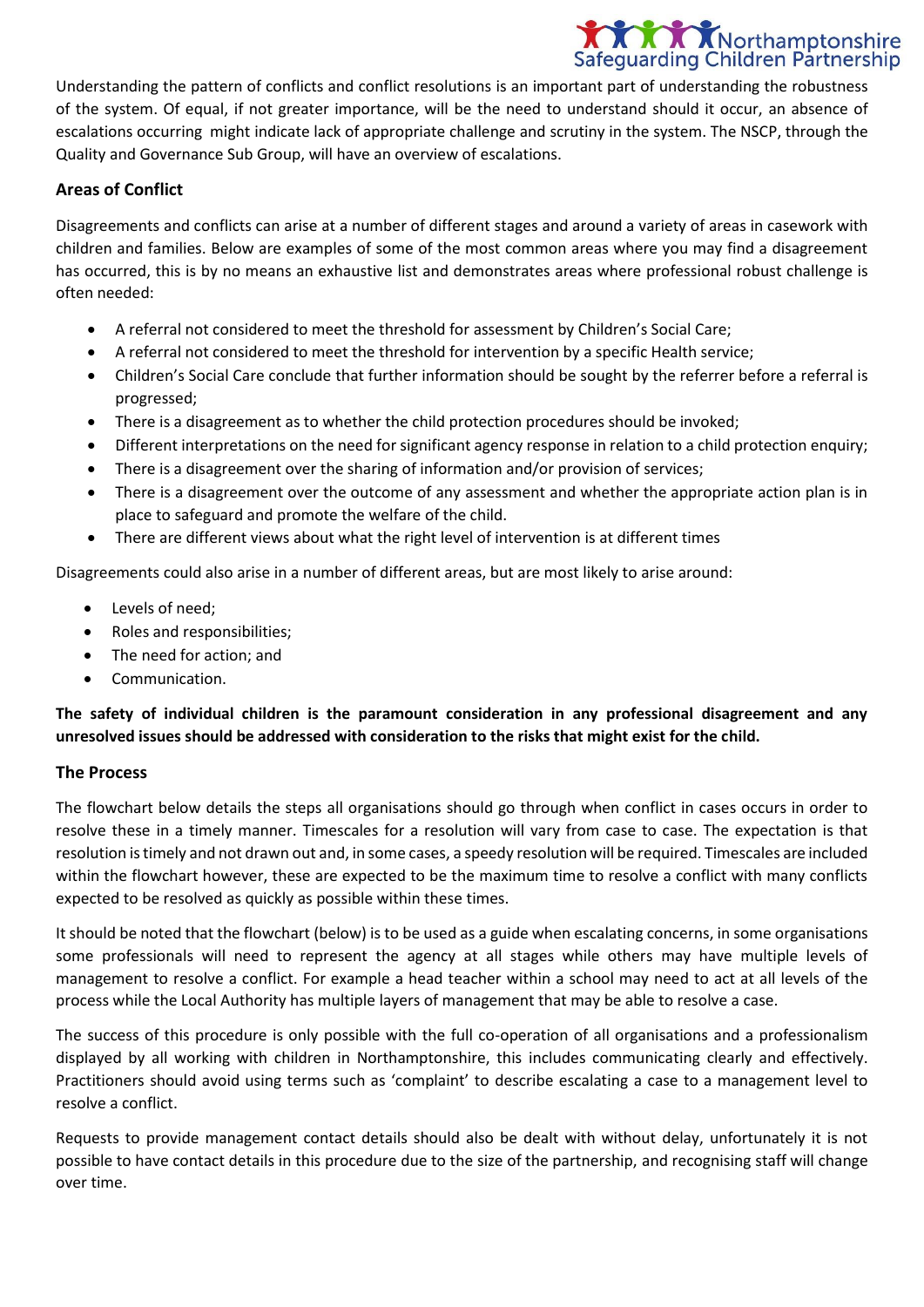

When escalating a concern up to stage 2 and further stages in the process evidence should be submitted to managers / senior staff that attempts to resolve the disagreement have taken place at the previous stage and been exhausted with no agreement found.

#### **Recording and Communication**

At all stages of the process actions and decisions must be recorded in writing and shared with relevant personnel, to include the worker who raised the initial concern. In particular this must include written confirmation between the parties about an agreed outcome of the disagreement and how any outstanding issues will be pursued.

A key element for the NSCP is that everyone has the ability to learn from good practice and resolved conflicts that have occurred within the partnership. Where partners feel that a conflict has been resolved successfully to the benefit of the children / families involved the Quality & Governance Sub Group would like to hear examples via the Business Office so these examples can be recorded and shared with other members of the partnership.

#### **Conclusion**

Arriving at this form of conflict resolution, through changing behaviours and culture, is the sign of a confident and mature partnership. The protocol will be reviewed annually and reported upon in the Quality and Governance Sub Group Annual Report.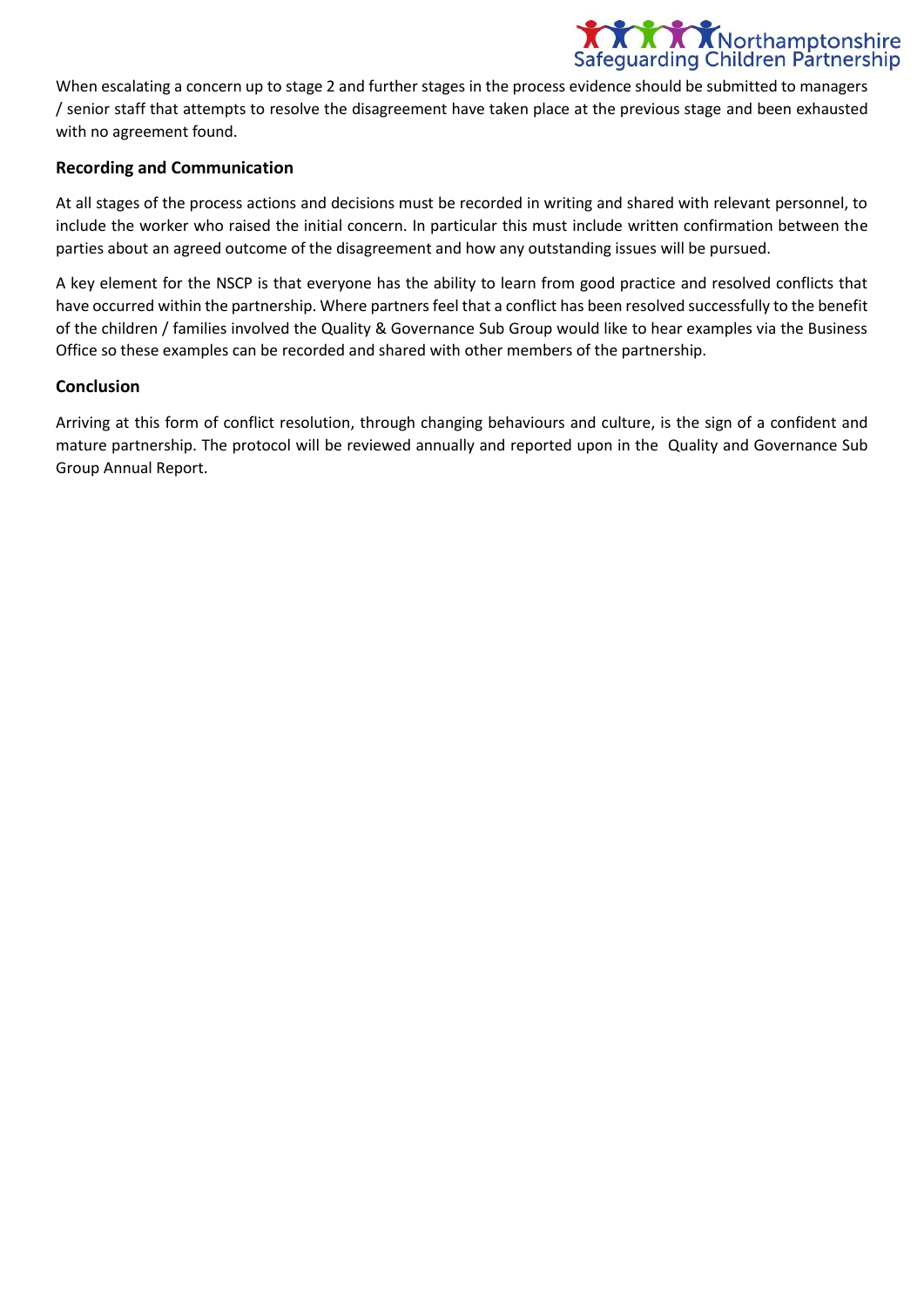

## **Case / Conflict Resolution Flowchart**

Escalations should be raised in a variety of methods either via telephone, face to face or other type of virtual meeeting. All escalations should be recorded to ensure that the procedure is effective, transparent and for auditing purposes. Escalation via e-mail is not recommended as effective multi-agency working requires professional challenge and discussion in a suitable format and in the most timely way possible.. Any escalation should follow the steps below within the maximum timescales stated. Before progressing an escalation through the stages of this process, evidence should be provided that all efforts at the previous stage have been explored.

#### **Stage 1 – Direct Professional to Professional Discussion**

Initial attempts should be taken to resolve the conflict. This should normally be between the people who disagree who will try to achieve a shared understanding and agree a local resolution, in line with the plan or to ensure a plan is developed if needed. This must occur immediately with an acknowledgement and mutually agreed plan of action, including timescales within *48 hours (2 working days)*. It should be noted that some professionals may need support when raising a disagreement.



If unresolved the problem should be referred to each professionals' own line manager in their organisation, who should review the concerns and discuss with their opposite number in the other agency. At this stage it may be useful for the line managers/safeguarding children leads to agree a meeting between themselves and the concerned practitioners to assist with the exploration. The discussion between managers must occur within *5 working days* of stage 1, with a mutually agreed plan of action including timescales agreed.



If the problem remains unresolved the line managers will refer to their line managers for consideration. This should continue through an organisation's management structure. In all circumstances of escalation through a management structure the case should be reviewed with agreed actions and timescales agreed. Each Manager to Manager discussion should take place within *5 working days* of the previous stage.



The final stage for escalation with agencies will be to Directors / Chief Executive level of partners. Should a disagreement reach this stage a mutually agreeable plan of action including timescales should be in place within *48 hours (2 working days)*. This may involve a resolution meeting to ensure any learning points are recorded and brought forward.



#### **Stage 5 – Partnership Resolution**

In the rare circumstances where the problem cannot be resolved through partner's line management arrangements, the matter will be referred to the Business Office of the Safeguarding Children Partnership where one of the Strategic Leads will offer mediation within 5 working days of notification to the Business Office